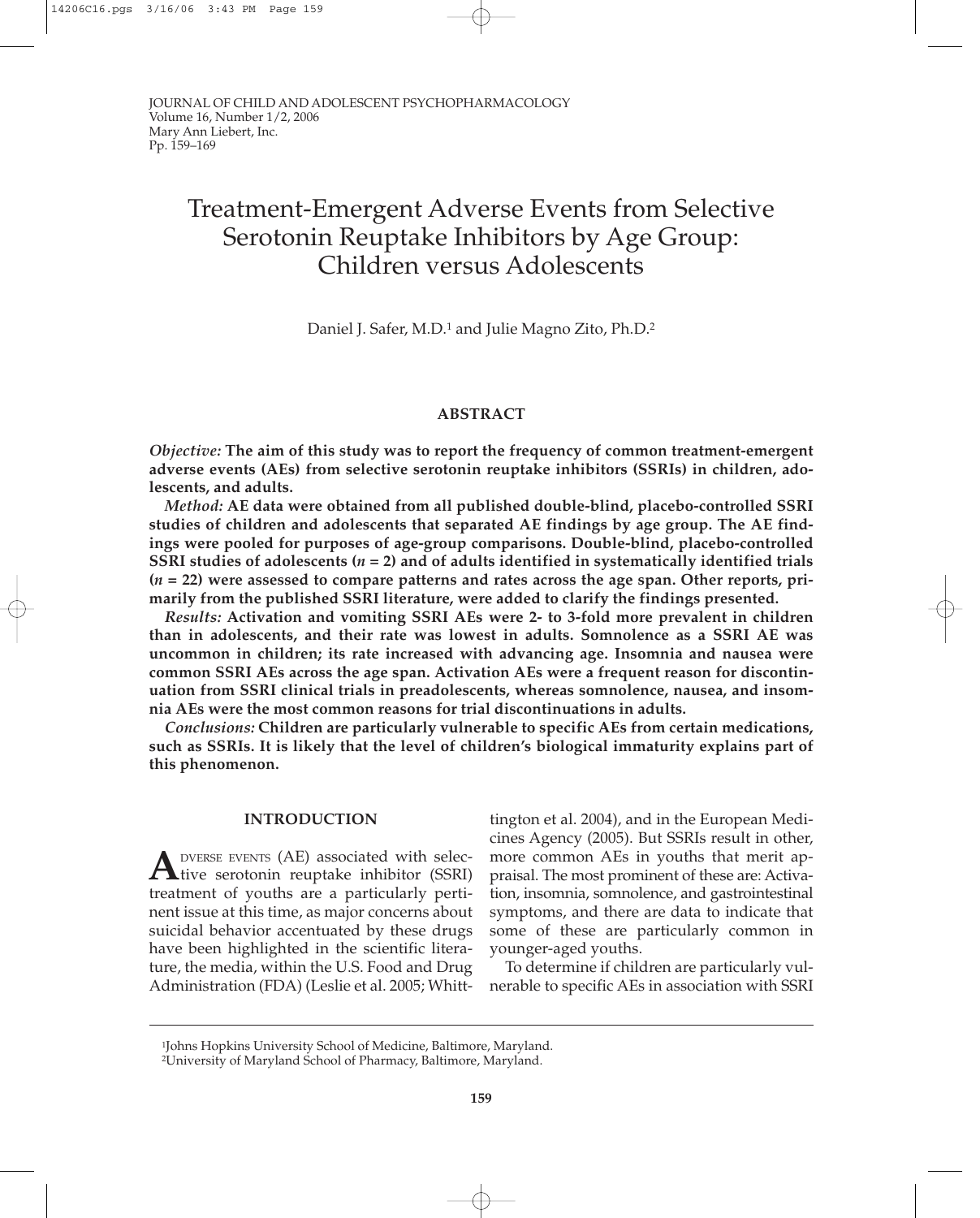treatment, it is appropriate that their rates be compared to older youths. As an example, risperidone and olanzapine induce different degrees of weight gain per baseline body weight in the preschool years (Biederman et al. 2005), in primary school age, and in adolescence (Safer 2004).

Unfortunately, most placebo-controlled trials of SSRIs for youths have either combined all of the findings from preadolescent and adolescent youths (e.g., Emslie et al. 1997, 2002; Geller et al. 2001; Liebowitz et al. 2002a; March et al. 1998; Pediatric OCD Treatment Study 2004; Rynn et al. 2001; Wagner et al. 2004a) or limited the research population only to adolescents (e.g., Keller et al. 2001; Simeon et al. 1990; TADS 2004). No placebo-controlled trials of SSRIs include only children. However, four large placebo-controlled clinical trials of SSRIs in youths—which separately analyzed their AE findings by age group (preadolescent versus adolescent)—were located after a thorough search of the medical literature. The findings from these studies were pooled. Additionally, the AE findings from the only two published, exclusively adolescent-age, doubleblind, placebo-controlled studies of SSRI treatment were included to supplement the available adolescent data.

The primary focus of this paper will, therefore, be to compare pooled rates of common SSRI AE rates for preadolescents with those of adolescents. Pooled rates are feasible because although there are some differences between individual SSRIs in their rate of AEs—large meta-analyses of adult trials reveal these to be few (Brambilla et al. 2005; Edwards and Anderson 1999; Kroenke et al. 2001).

#### **METHOD**

The Medline was searched for SSRI placebocontrolled clinical trials covering the period from 1984 through mid-2005 that *separately* identified the AE rates for youths by age group: Children (ages, 6–11 or 12 years) and adolescents (ages, 12 or 13 to 17 or 18 years), according to the age grouping in each study. Four such studies were located, which included one presented only at a scientific meeting. To broaden the age-based analysis, two placebo-controlled SSRI studies ex-

clusively covering adolescents were located and appraised for AE frequency. The SSRI AE data on adults were obtained from a *consecutive*trial literature search of placebo-controlled SSRI reports in the *Journal of Clinical Psychiatry,* where most such studies have been published. Twenty-two such reports were located, covering the period from 1985 to mid-2005.

The major AE patterns in SSRI trial reports were organized into 5 categories: (1) Activation (including restlessness, hyperkinesis and hyperactivity, and agitation); (2) somnolence (including sedation and drowsiness; (3) insomnia; (4) nausea; and (5) vomiting. In a separate analysis, the rate of discontinuation from SSRI studies associated with AEs is presented for youths and adults, and in fixed-dose studies.

The AE data for the SSRI and placebo populations were pooled for the major symptom categories, and these rates were then compared by age group. Suicidal ideation and behavior in relation to SSRI treatment of youths are only briefly discussed because of limited published information by age group.

Most studies identified only AEs that were noted twice during the research period and which affected 5% or more of the subjects. For those AE features with a less than 5% rate, a midpoint estimate of 2% was arbitrarily used in comparisons of pooled data, rather than assuming that no subjects had that particular AE.

Data from analyses of both published and unpublished literature on youths treated with SSRIs are included in this paper to add relevant information on the rate and patterns of the AEs described. Published information on dose, duration, and diagnoses in relation to SSRI AEs was also added.

## **RESULTS**

## *Activation frequency*

Table 1A lists the rate (%) of activation for children and adolescents who received SSRIs or placebos in placebo-controlled trials that separated the findings by age group. Activation in these SSRI trials ranged from 8% to 17% for children, averaging 10.7% (32 of 298) for the active drug and 3.4% (10 of 294) for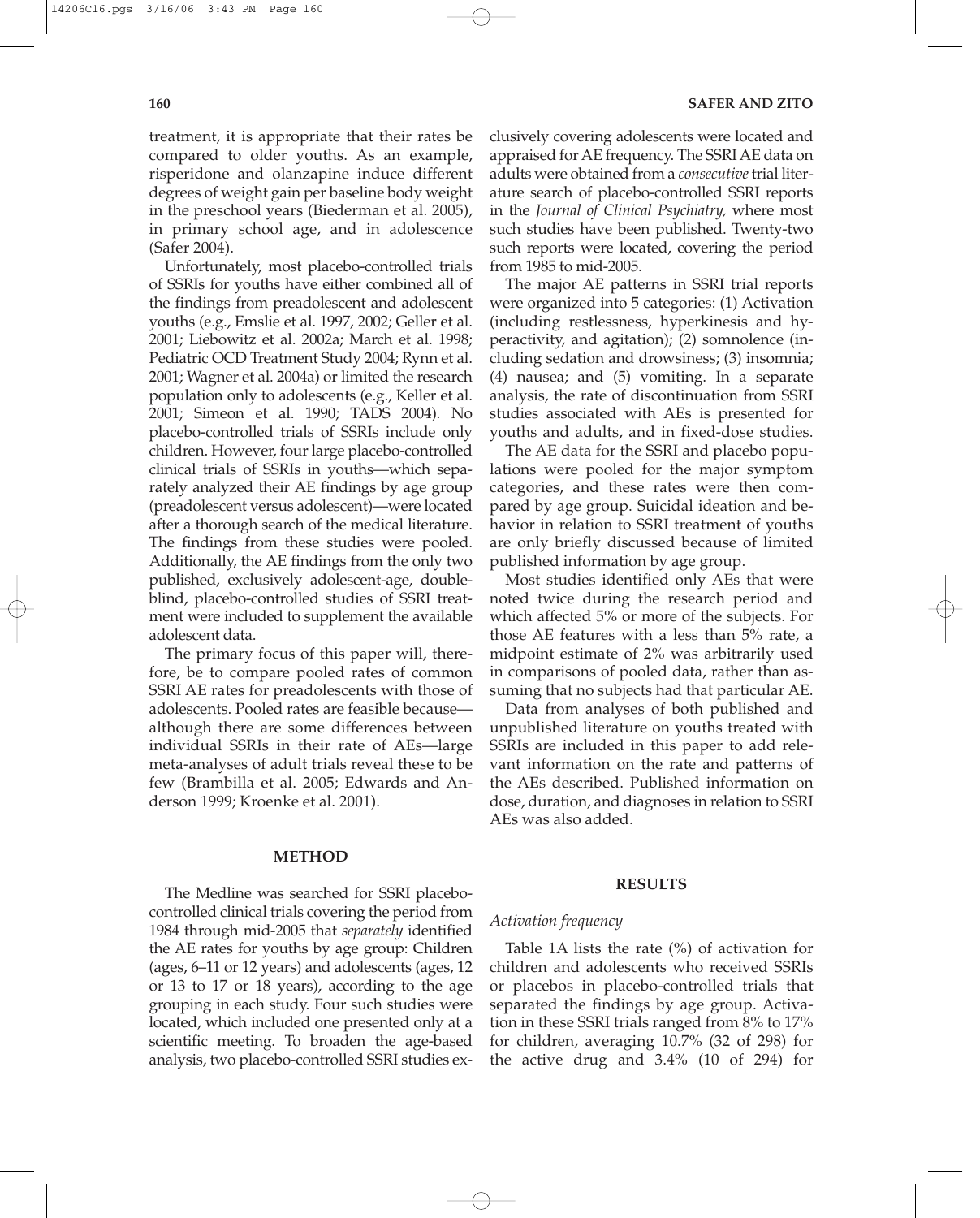|                                                                                                                                                                                     |                                  | TABLE 1A. RATE OF ACTIVATION ADVERSE EVENTS FROM SSRIS: CHILDREN VERSUS ADOLESCENTS |                                 |                                     |                                    |                                    |                                    |
|-------------------------------------------------------------------------------------------------------------------------------------------------------------------------------------|----------------------------------|-------------------------------------------------------------------------------------|---------------------------------|-------------------------------------|------------------------------------|------------------------------------|------------------------------------|
| Investigators and                                                                                                                                                                   | SSRI and                         |                                                                                     | Preadolescents                  | Adolescents                         |                                    | $\label{p:readd} Pradolescents$    | Adolescents                        |
| diagnoses                                                                                                                                                                           | duration                         | SSRI                                                                                | Placebo                         | SSRI                                | Placebo                            | (mg/kg)                            | (mg/kg)                            |
| Depression (3 studies)<br>Wagner et al. 2002<br>OCD (1 study)                                                                                                                       | 8-12 weeks<br>Paroxetine         | 11/108)<br>$10\%$                                                                   | (4/104)<br>$4\%$                | $< 5\% / 362$<br>$2\%$ <sup>a</sup> | $< 5\%283$<br>$2\%$                | $20.6$ mg                          | 24.2 mg                            |
| Wagner et al. 2003<br>Depression                                                                                                                                                    | Sertraline<br>10 weeks           | (7/86)<br>$8\%$                                                                     | (2/88)<br>$2\%$                 | $< 5\% / 103$<br>$2\%$              | $< 5\% / 96$<br>$2\%$              | $2.6$ mg/ $kg$<br>$102 \text{ mg}$ | $2.2 \text{ mg/kg}$<br>134 mg      |
| Social Anxiety Disorder<br>Wagner et al. 2004                                                                                                                                       | Paroxetine<br>16 weeks           | (4/46)<br>9%                                                                        | (0/45)<br>$0\%$                 | (2/117)<br>$2\%$                    | (0/111)<br>$0\%$                   | $0.57$ mg/kg<br>$22 \text{ mg}$    | $0.42$ mg/kg<br>$26 \,\mathrm{mg}$ |
| Geller et al. 2004<br>B                                                                                                                                                             | Paroxetine<br>10 weeks<br>Totals | 32/298)<br>(10/58)<br>$10.7\%$<br>17%                                               | 10/294)<br>(4/57)<br>3.4%<br>7% | 13/622)<br>$(2/40)$<br>2.1%<br>5%   | 10/538)<br>(2/48)<br>1.9%<br>$4\%$ | $20 \text{ mg}$                    | $27.0$ mg                          |
| $SSRIs = \text{selective serotonin reuptake inhibitors; OCD = observe-compulsive disorder}$<br><sup>a</sup> The midpoint of 2% was arbitrarily selected for purposes of comparison. |                                  |                                                                                     |                                 |                                     |                                    |                                    |                                    |

# **TREATMENT-EMERGENT AEs FROM SSRIs 161**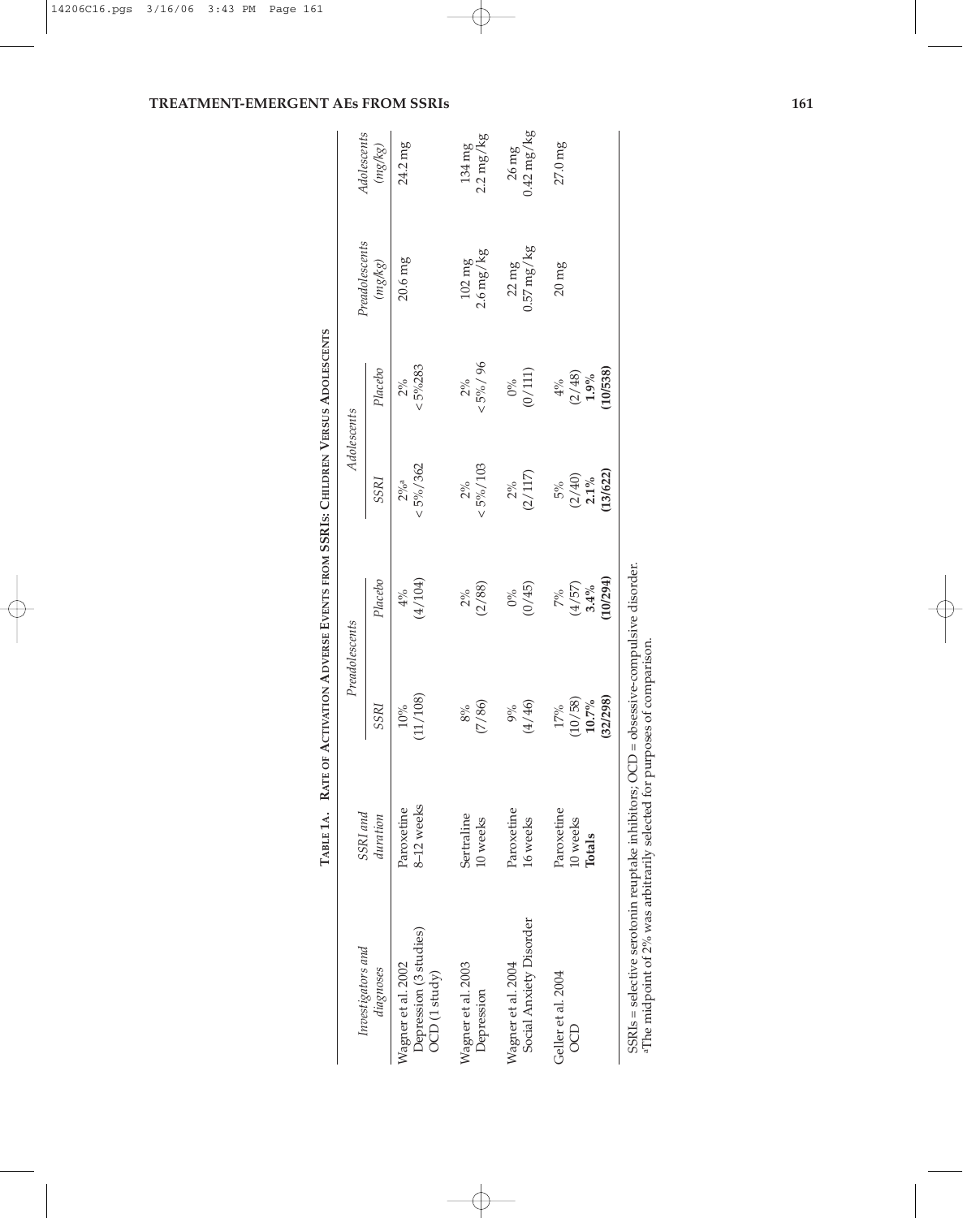placebo (Geller et al. 2004; Wagner et al. 2002; Wagner et al. 2003; Wagner et al. 2004b). By contrast, the average activation rates for adolescents in these trials were 2.1% (13 of 622) for SSRIs and 1.9% (10 of 538) for placebo. In the two placebo-controlled trials of SSRIs that included only adolescents (Keller et al. 2001; TADS 2004), the average rates of activation were 3.2% (10 of 309) for the drug and 1.0% (2 of 199) for placebo (Table 1B). Thus, the activation rate for adolescents receiving SSRIs in placebo-controlled trials is consistently far below that of children.

Activation/hyperactivity is almost never mentioned as a side effect in placebo-controlled trials of adults. (In the one exception, the placebo rate for hyperkinesis in adults exceeded that for fluoxetine [Mendels et al 1987]). Clearly, the pooled age-grouped evidence across the age span indicates that activation/restlessness as an AE from SSRIs decreases with advanced age. Agitation was, however, mentioned as a side effect in 4 of the 22 adult placebo-controlled trials, and the combined rate for agitation in these studies was 5.9% (87 of 1469) for SSRIs and 4.5% (37 of 821) for placebo (Cohn and Wilcox 1992; Keller et al. 2000; Mendels 1987; Reimherr et al. 1990).

Anxiety/nervousness was mentioned as a SSRI AE in 10 of the 22 adult studies, with a rate of 10.1% (399 of 3962) for the SSRI and 6.8% (163 of 2399) for placebo. It is quite possible that anxiety/nervousness reflects an adult equivalent of activation, but the evidence, at present, is insufficient to make this case.

# *Temporal onset of activation*

In youths, it is consistently reported that activation can occur at any time during treatment with an SSRI (Jain et al. 1992; McConville et al. 1996; Riddle et al. 2001; Tierney et al. 1995; Wilens et al. 2003). Nevertheless, there is a tendency for activation to be more prominent during the first 2 or 3 weeks of treatment (Apter et al. 1994; Braconnier et al. 2003; Geller et al. 2004; Riddle et al. 1990; Tierney et al. 1995).

# *Is SSRI-induced activation linked to insomnia?*

Generally, insomnia in youths as a SSRI AE was approximately twice as commonly reported as was activation (e.g., Keller et al. 2001; March et al. 1998; Riddle et al. 2001). Consequently, these AEs do not necessarily coexist. For example, in the study by Riddle et al. (1992), only 3 of the 6 children who developed insomnia had concomitant activation. In other studies, SSRIinduced insomnia was present in the absence of SSRI-induced activation (e.g., Birmaher et al. 1994; Simeon et al. 1990).

# *Is SSRI-induced activation linked to suicidality?*

The rate of SSRI-induced activation in youths who participated in placebo-controlled, clinical trials was assessed in relation to suicidality as part of a recent FDA review (Hammad 2004, pp. 96–98). Hammad reported that youths who experienced SSRI-induced agitation or hostility were two to three times more likely to experience suicidal ideation or behavior than youths not experiencing these AEs.

# *Vulnerabilities in relation to activation with SSRIs*

Youths with mental retardation, autism, Tourette's Disorder, panic disorder, and perva-

|                                  | SSRI and duration         | Rate of SSRI activation ADEs |                 |
|----------------------------------|---------------------------|------------------------------|-----------------|
| Investigators and diagnoses      |                           | SSRI                         | Placebo         |
| Keller et al. 2001<br>Depression | Paroxetine<br>8 weeks     | $8\% (7/93)$                 | $0\% (0/87)$    |
| <b>TADS 2004</b>                 | Fluoxetine                | $1\%$ (3/216)                | $2\% (2/112)$   |
| Depression                       | 12 weeks<br><b>Totals</b> | $3.2\%$ (10/309)             | $1.0\%$ (2/199) |

**TABLE 1B. RATE OF ACTIVATION ADVERSE EVENTS FROM SSRIS: EXCLUSIVELY ADOLESCENTS**

SSRIs = selective serotonin reuptake inhibitors.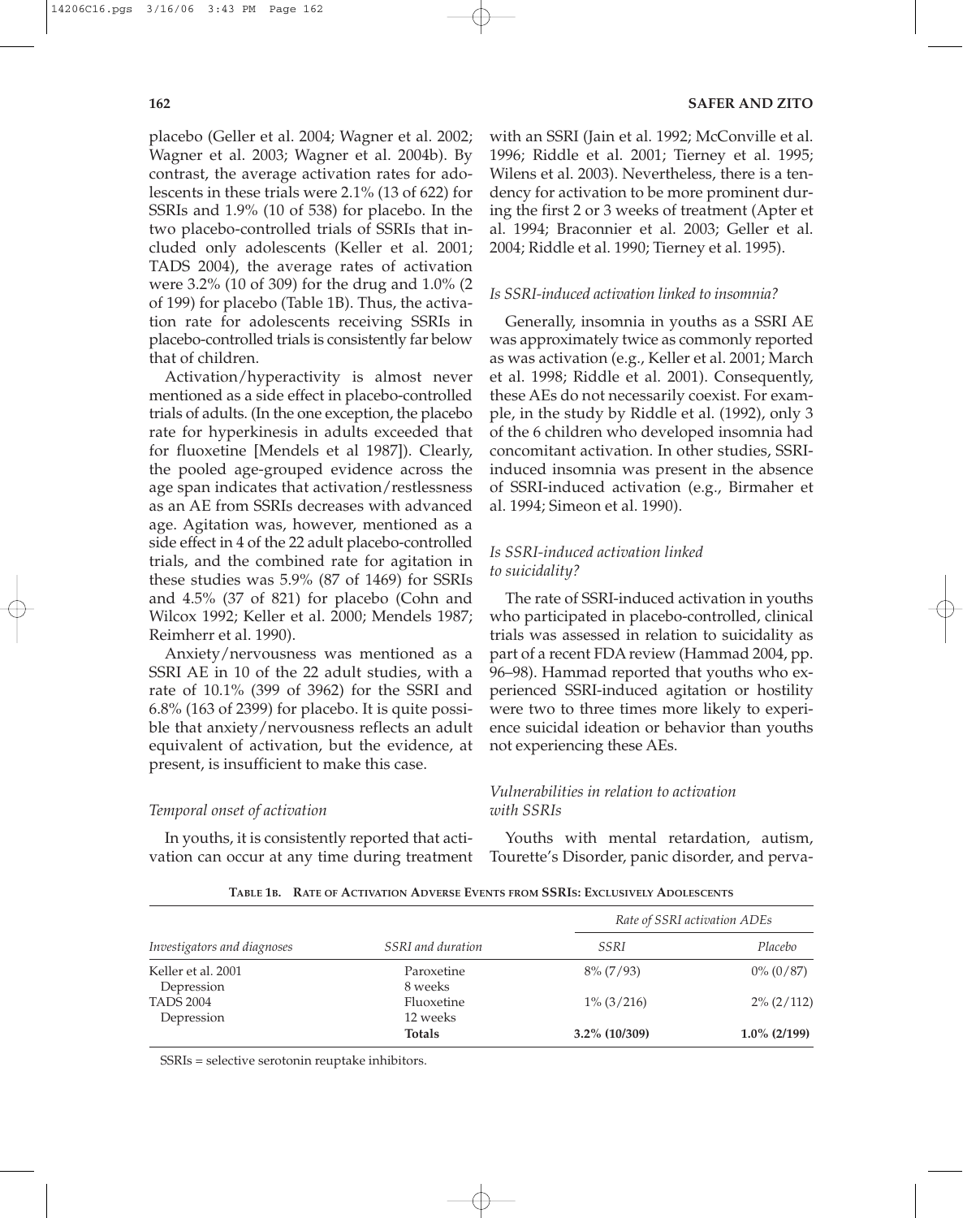#### **TREATMENT-EMERGENT AEs FROM SSRIs 163**

sive developmental disorder have moderately high rates (over 20%) of SSRI-induced activation, as reported in open-label and case series studies (Awad 1996; Cook et al. 1992; Martin et al. 2003; Masi et al. 2001; Scahill et al. 1997). Preschool and very young school-aged youths similarly appear to represent an unusually vulnerable population for SSRI-induced activation (Raches et al. 2002).

# *Is activation dependent upon the dose of the drug?*

Keller et al. (2001), Birmaher et al. (2003), and March et al. (1998) reported that raising the dose of an SSRI increased activation AEs and that reducing the dose had a salutary effect, but King et al. (1991) and Martin et al. (2003) reported that the SSRI dose was unrelated to activation, and Geller et al. (1995) reported that a somewhat lower SSRI dose was associated with more behavioral activation. Nonetheless, the weight of evidence suggests that an increased dose of a SSRI in children increases the rate of activation and also that certain youth populations are particularly sensitive to this AE.

## *Somnolence*

Table 2A lists the rate of somnolence for children and adolescents who received SSRIs or placebos in double-blind, placebo-controlled trials that separated their findings by age group. Somnolence rates in SSRI trials in children averaged 3.0% (9 of 298) for SSRIs and 3.4% (10 of 294) for placebos. The average somnolence rate for adolescents was 11.3% (70 of 622) for SSRIs and 5.0% (27 of 538) for placebo. In the two placebo-controlled trials of SSRIs that included only adolescents, the average rate for somnolence was 5.8% (18 of 309) for the active drug and 2.0% (4 of 199) for placebo (Table 2B). The evidence that somnolence as an AE associated with SSRIs is age related is further supported by adult data. In the 22 adult placebocontrolled trials of SSRIs, the rate of somnolence ranged from 11% to 29% and averaged 16.5% (1213 of 7303) for the active drug versus 7.6% (167 of 2209) for placebo. Thus, the average SSRI–placebo difference in reports of somnolence increased from  $-0.4\%$  in preadolescents to 6.3% in adolescents to 8.9% in adults. In effect, somnolence is rare as a SSRI AE in children and common in adults.

## *Insomnia, nausea, and vomiting AEs*

Insomnia reported in SSRI double-blind, clinical trials was quite variable from study to study. For children, it averaged 12% for the active drug and 3% for placebo. For adults, the rate of insomnia averaged 17% for the active drug and 7% for placebo (data not shown). Rates of nausea as a SSRI AE were also variable in youths and more commonly reported for adults (data not shown).

In the four placebo-controlled studies of SSRIs for youths that separately recorded AEs by age group, vomiting was reported to range in children from 7% to 9%, averaging 8.1% (24 of 298) for the drug and 3.7% (11 of 294) for placebo. In adolescents, the composite from the four placebo-controlled studies reporting this AE was 3.6% (30 of 838) for the SSRIs versus 2.8% (18 of 650) for placebo. In adults, only 1 of 22 placebo-controlled SSRI trials listed vomiting as an AE and the rate was 3.4% (5 of 149) for sertraline and 1.3% (2 of 150) for placebo (Reimherr et al. 1990). These data suggest that vomiting is more common as a SSRIassociated AE in children.

# *Suicidal behavior associated with SSRIs: Children versus adolescents*

Preadolescents, as a group, were not distinguished statistically from adolescents in respect to their *risk* for the SSRI AE suicidality (Hammad 2004, p. 16). In the fluoxetine cases reported by King et al. (1991), 3 were ages 10–12 years and 3 were ages 14–17. In the Kremer et al. (2004) report on suicidality associated with sertraline trials, 3 of 86 with this AE were children and 2 of 103 were adolescents. In exclusively adolescent SSRI trials, the rates of sucidality AEs are as follows: 5 of 93 paroxetine versus 0 of 87 placebo (Keller et al. 2001; Whittington et al. 2004), 14 of 121 citalopram versus 5 of 112 placebo (CSM 2004; 68), and 15 of 216 fluoxetine versus 9 of 223 placebo/CBT (TADS 2004; CSM 2004; 67, 70). These are the only age-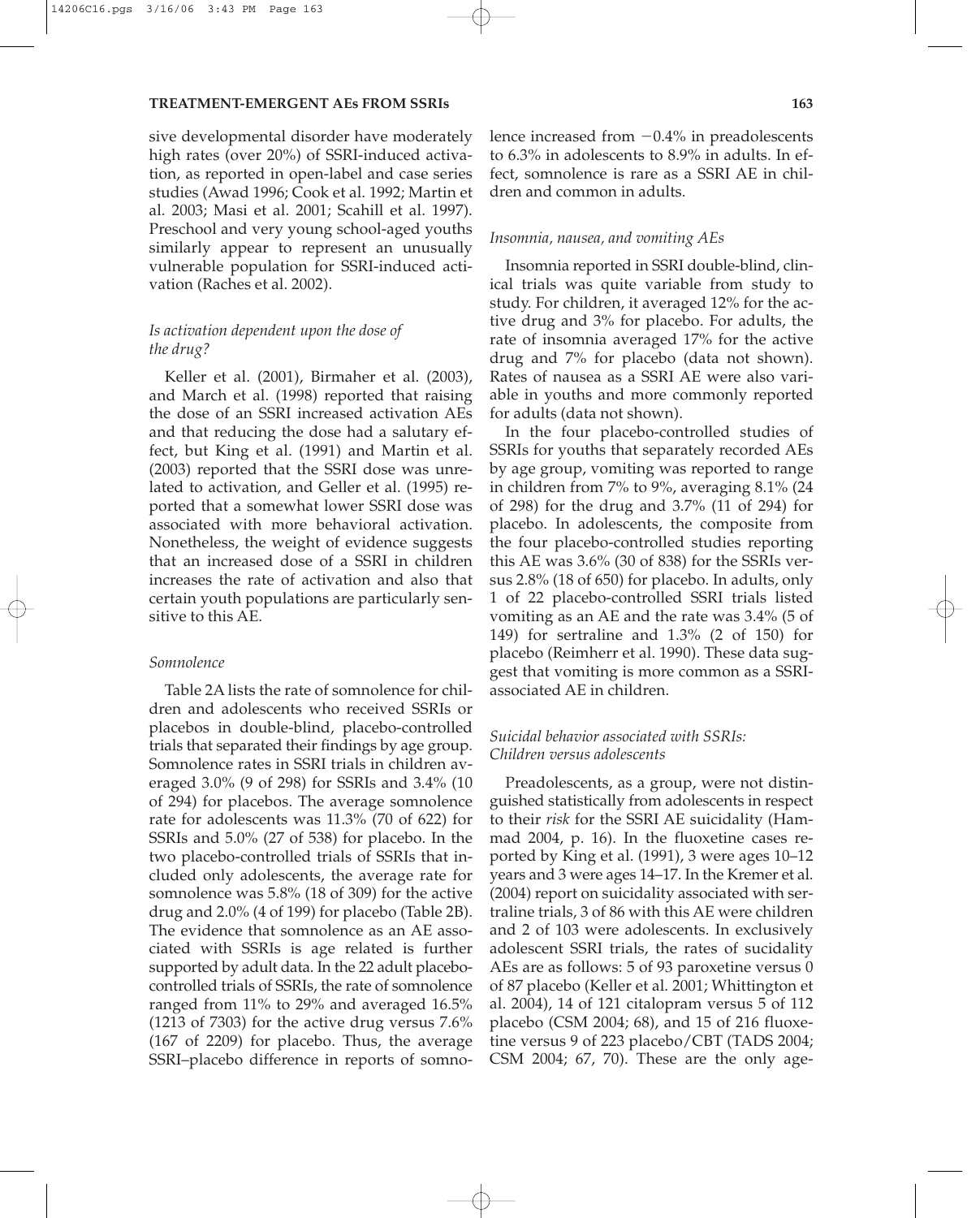|                                                                                                                                                                             | SSRI and                        |                                        | Children                                  | Adolescents                                |                                      |
|-----------------------------------------------------------------------------------------------------------------------------------------------------------------------------|---------------------------------|----------------------------------------|-------------------------------------------|--------------------------------------------|--------------------------------------|
| Investigators and<br>diagnoses                                                                                                                                              | duration                        | SSRI                                   | Placebo                                   | SSRI                                       | Placebo                              |
| Depression (3 studies)<br>Wagner et al. 2002<br>$OCD$ (1 study)                                                                                                             | 8-12 weeks<br>Paroxetine        | $(<5\%/108)$<br>$2\%$ a                | $(< 5\% / 104)$<br>2%                     | (50/362)<br>14%                            | 18/283)<br>6%                        |
| Wagner et al. 2003<br>Depression                                                                                                                                            | Sertraline<br>10 weeks          | $(<5\% / 86)$<br>$2\%$                 | $(< 5\% / 88)$<br>$2\%$                   | $(< 5\% / 103)$<br>$2\%$                   | $(< 5\% / 96)$<br>$2\%$              |
| Social Anxiety Disorder<br>Wagner et al. 2004                                                                                                                               | Paroxetine<br>16 weeks          | $9\%$<br>(4/46)                        | (5/45)<br>$11\%$                          | $(17/117)$<br>$15\%$                       | (6/111)<br>5%                        |
| Geller et al. 2004<br>OCD                                                                                                                                                   | Paroxetine<br>10 weeks<br>Total | $(5\%/58)$<br>(9/298)<br>3.0%<br>$2\%$ | $(5\% / 57)$<br>(10/294)<br>3.4%<br>$2\%$ | $(5\% / 40)$<br>(70/622)<br>$11.3\%$<br>2% | $(5\%/48)$<br>(27/538)<br>5.0%<br>2% |
| $SSRIs = selective$ serotonin reuptake inhibitors; $OCD = \text{obsessive-compulsive disorder}$<br>aThe midpoint of 2% was arbitrarily selected for purposes of comparison. |                                 |                                        |                                           |                                            |                                      |

**TABLE 2A. RATE OF SOMNOLENCE ADVERSE EVENTS FROM SSRIS: CHILDREN** TABLE 2A. RATE OF SOMNOLENCE ADVERSE EVENTS FROM SSRIS: CHILDREN VERSUS ADOLESCENTS **ADOLESCENTS**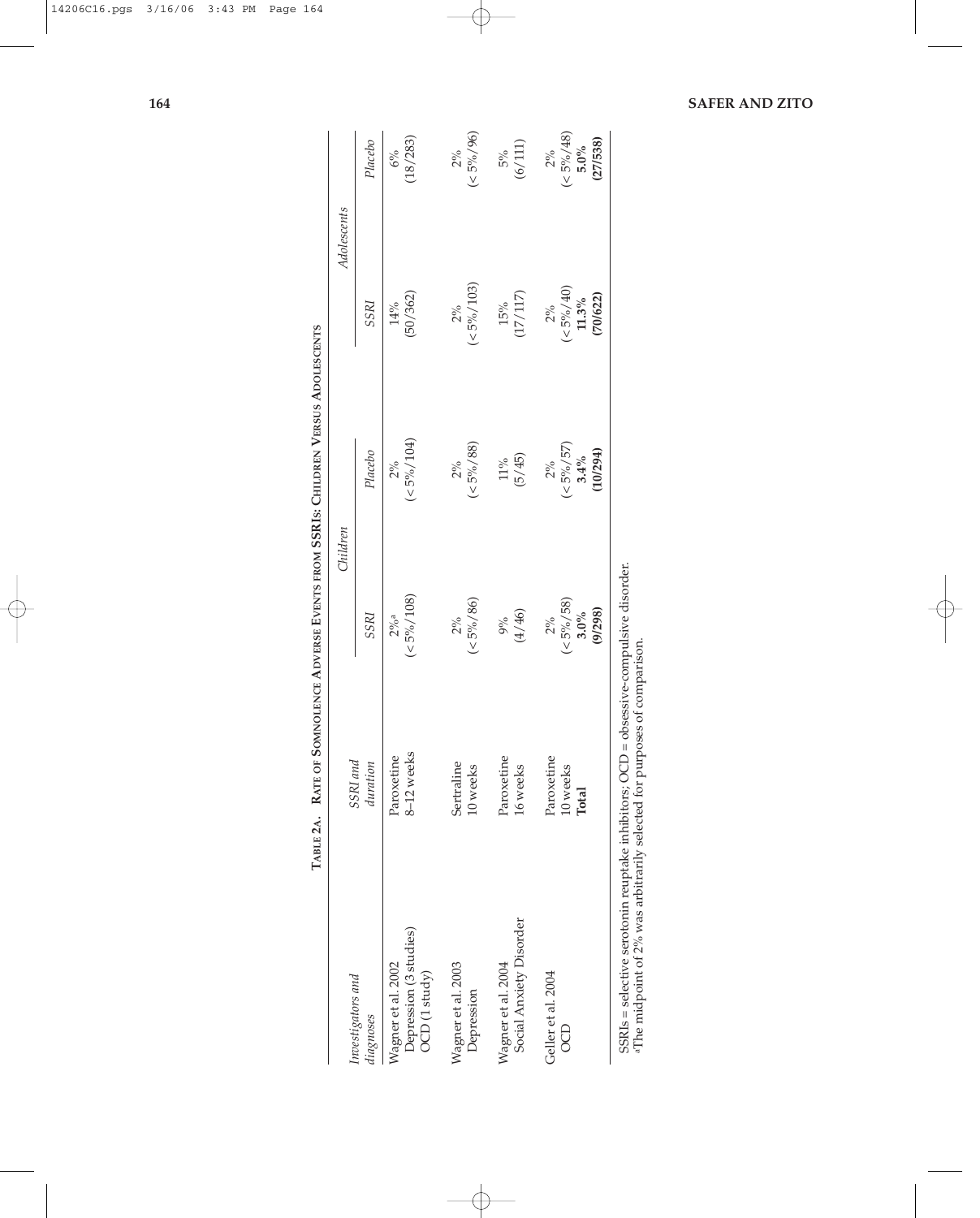| Investigators and diagnoses      | SSRI and duration      | Rate of SSRI activation ADE |                 |
|----------------------------------|------------------------|-----------------------------|-----------------|
|                                  |                        | SSRI                        | Placebo         |
| Keller et al. 2001<br>Depression | Paroxetine<br>8 weeks  | $17\%$ (10/93)              | $3\%$ (3/87)    |
| <b>TADS 2004</b><br>Depression   | Fluoxetine<br>12 weeks | $4\%$ (8/216)               | $1\% (1/112)$   |
|                                  | <b>Totals</b>          | 5.8% (18/309)               | $2.0\%$ (4/199) |

**TABLE 2B. RATE OF SOMNOLENCE ADVERSE EVENTS FROM SSRIS: EXCLUSIVELY ADOLESCENTS**

SSRIs = selective serotonin reuptake inhibitors.

grouped rates of suicidality that were located in the literature.

#### *Discontinuation from treatment owing to AEs*

Discontinuations owing to AEs from shortterm clinical trials of SSRIs are fairly common. In the placebo-controlled trials of SSRIs that separated the findings of children from adolescents, the average SSRI discontinuation rates owing to AEs were as follows: Children 12.1% (36 of 298) for the SSRI versus 1.4% (4 of 294) for placebo; adolescents 7.6% (43 of 567) for SSRI versus 3.3% (18 of 538) for placebo. Activation was the major AE associated with withdrawal from the trial for children in two of the four studies that listed age-grouped findings separately (Geller et al. 2004; Wagner et al. 2002). It is also the major cause of discontinuation in a number of other SSRI clinical reports of youths (Martin et al. 2003; Raches et al. 2002; Birmaher et al. 2003; Dummit et al. 1996).

Discontinuation rates for adults owing to SSRI AEs were variable across trials and ranged from 8% to 19%% for SSRIs and 2%–6% for placebo. In the 10 adult SSRI studies that listed causes of the AE discontinuation, the major reasons were somnolence, nausea, and insomnia. Lower administered SSRI doses led to fewer AE discontinuations—which were most clearly apparent in adult fixed-dose studies (Beasley et al. 2000; Burke et al. 2002; Feighner and Overo 1999; Liebowitz et al. 2002b).

# *Pharmacokinetic SSRI considerations in relation to age*

Children typically metabolize drugs more rapidly than adults (Soldin and Steele 2000).

Consistent with this general finding, a shorter half-life has been reported in children given paroxetine (Findling et al. 1999) or given sertraline (Alderman et al. 1998). This fact could justify more frequent drug administration for children, but it might also result in more problems with withdrawal and thus to more discontinuations owing to AEs. However, when doses of sertraline, paroxetine, and fluoxetine are adjusted for body weight, the resultant plasma concentration in children is similar to that in adolescents (Alderman et al. 1998; Findling et al. 2005; Wilens et al. 2002).

In the four placebo-controlled, clinical trials when SSRI daily doses were compared (Table 1A), adolescents received 17%–35% higher average doses than children. In two of the four trials with available data to assess mg/kg dosing, dosage in mg/kg was 27% higher in children than adolescents (Table 1A). Available data on SSRI pharmacokinetic and dosing parameters from clinical trial data, at this point, are insufficient to reveal a clear *age-group* relationship between these drug-dose measurement differences and AEs.

#### *Limitations*

The major studies on which this review is based were in the published literature, and there are numerous unpublished studies that bear on the findings that have not been presented (Whittington 2004). Safety issues in the clinical trial literature are strikingly under-reported (Ioannidis and Lau 2001; Papanikolaou et al. 2004). Furthermore, clinical trial studies of SSRIs tend to report lower AE rates than case series and community reports because of case selection and selective reporting differences. For ex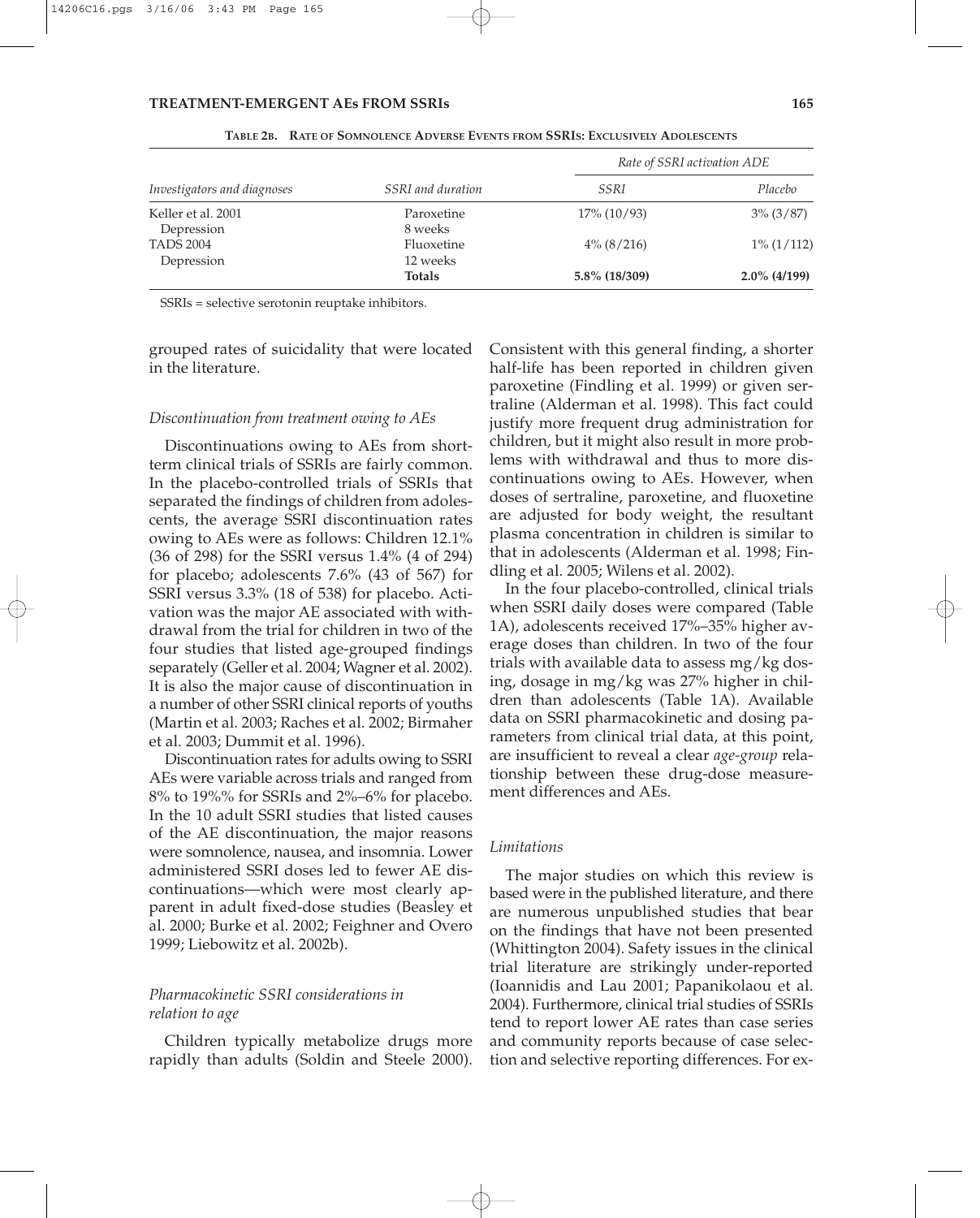ample, the frequency of withdrawal from SSRI treatment is consistently higher in case series studies and reports based on follow-up telephone interviews than in reports based on drug trials (e.g., Bull et al. 2002; Tierney et al. 1995).

## **CONCLUSIONS**

Age vulnerabilities to medication AEs are well known (Brent et al. 2004). It may be that since activation is more common during childhood, this age group would be more vulnerable than older youths and adults to activation AEs. Likewise, vomiting—which is more common in childhood than in adulthood (Lee 2002)—may also represent a developmental vulnerability to SSRIs.

The reporting of AEs in clinical trials is unfortunately not standardized, although efforts are underway to rectify this—at least in government-sponsored trials of psychotropic drugs involving youths (Greenhill et al. 2004). Using cut-offs above 5% and 10% in the reporting of AE rates makes for shorter "side effect" tables, but it limits the reporting of less frequent, but possibly more serious, AEs, such as suicidal behavior.

#### **DISCLOSURES**

Drs. Daniel J. Safer and Julie Magno Zito have no conflicts of interest.

## **REFERENCES**

- Alderman J, Wolkow R, Chung M, Johnston HE: Sertraline treatment of children and adolescents with obsessive-compulsive disorder or depression: Pharmacokinetics, tolerability, and efficacy. J Am Acad Child Adolesc Psychiatry 37:386–394, 1998.
- Apter A, Ratzoni G, King RA, Weizman A, Jancu I, Binder M, Riddle MA: Fluvoxamine open-label treatment of adolescent inpatients with obsessive-compulsive disorder or depression. J Am Acad Child Adolesc Psychiatry 33:342–348, 1994.
- Awad GA: The use of selective serotonin reuptake inhibitors in young children with pervasive developmental disorders. Can J Psychiat 41:361– 366, 1996.
- Beasley CM, Koke SC, Nilsson ME, Gonzales JS: Adverse events and treatment discontinuation in

clinical trials of fluoxetine in major depressive disorder: An updated meta-analysis. Clin Ther 22:1319–1330, 2000.

- Biederman J, Mick E, Hammerness P, Harpold T, Aleardi M, Dougherty, M, Wozniak J. Open-label, 8-week trial of olanzapine and risperidone for treatment of bipolar disorder in preschool-age children. Biol Psychiatry 58:589–594, 2005.
- Birmaher B, Axelson DA, Monk K, Kalas C, Clark DB, Ehmann M, Bridge J, Heo J, Brent DA: Fluoxetine for the treatment of childhood anxiety disorders. J Am Acad Child Adolesc Psychiatry 42: 415–423, 2003.
- Birmaher B, Waterman GS, Ryan N, Cully M, Balach L, Ingram J, Brodsky M: Fluoxetine for childhood anxiety disorders. J Am Acad Child Adolesc Psychiatry 33:993–999, 1994.
- Braconnier A LeCoent R, Cohen D: Paroxetine versus clomipramine in adolescents with severe major depression: A double-blind, randomized, multicenter trial. J Am Acad Child Adolesc Psychiatry 42:22–29, 2003.
- Brambilla P, Cipriani A, Hotopf M, Barbui C: Sideeffect profile of fluoxetine in comparison with other SSRIs, tricyclic, and newer antidepressants: A meta-analysis of clinical trial data. Pharmacopsychiatry 38:68–77, 2005.
- Brent RL, Tanski S, Weitzman M: A pediatric perspective on the unique vulnerability and resilience of the embryo and the child to environmental toxicants: The importance of vigorous research concerning age and agent. Pediatrics 113(Suppl): 935–944, 2004.
- Bull SA, Hunkeler EM, Lee JY, Rowland CR, Williamson TE, Schwab JR, Hurt SW: Discontinuing or switching selective serotonin reuptake inhibitors. Ann Pharmacotherapy 36:578–584, 2002.
- Burke WJ, Gergel I, Bose A: Fixed-dose trial of the single-isomer SSRI escitalopram in depressed outpatients. J Clin Psychiatry 63:331–336, 2002.
- Cohn JB, Wilcox CS: Paroxetine in major depression: A double-blind trial with imipramine and placebo. J Clin Psychiatry 53(Suppl):52–56, 1992.
- Cook EH, Rowlett R, Jaselskis C, Leventhal BL: Fluoxetine treatment of children and adults with autistic disorder and mental retardation. J Amer Acad Child Adolesc Psychiatry 31:739– 745, 1992.
- Cook EH, Wagner KD, March JS, Biederman J, Landau P, Wolkow R, Messig M: Long-term sertraline treatment of children and adolescents with obsessive-compulsive disorder. J Am Acad Child Adolesc Psychiatry 40:1175–1181, 2001.
- CSM Committee on the Safety of Medicines: Report of the CSM expert working group on the safety of selective serotonin reuptake inhibitor antidepressants. December 2004. Online document at: medicines.mhra.gov.uk/ourwork/monitorsafe qualmed/safetymessages/ssrifinal.pdf
- Dummit ES, Klein RG, Tancer NK, Asche B, Martin J: Fluoxetine treatment of children with selective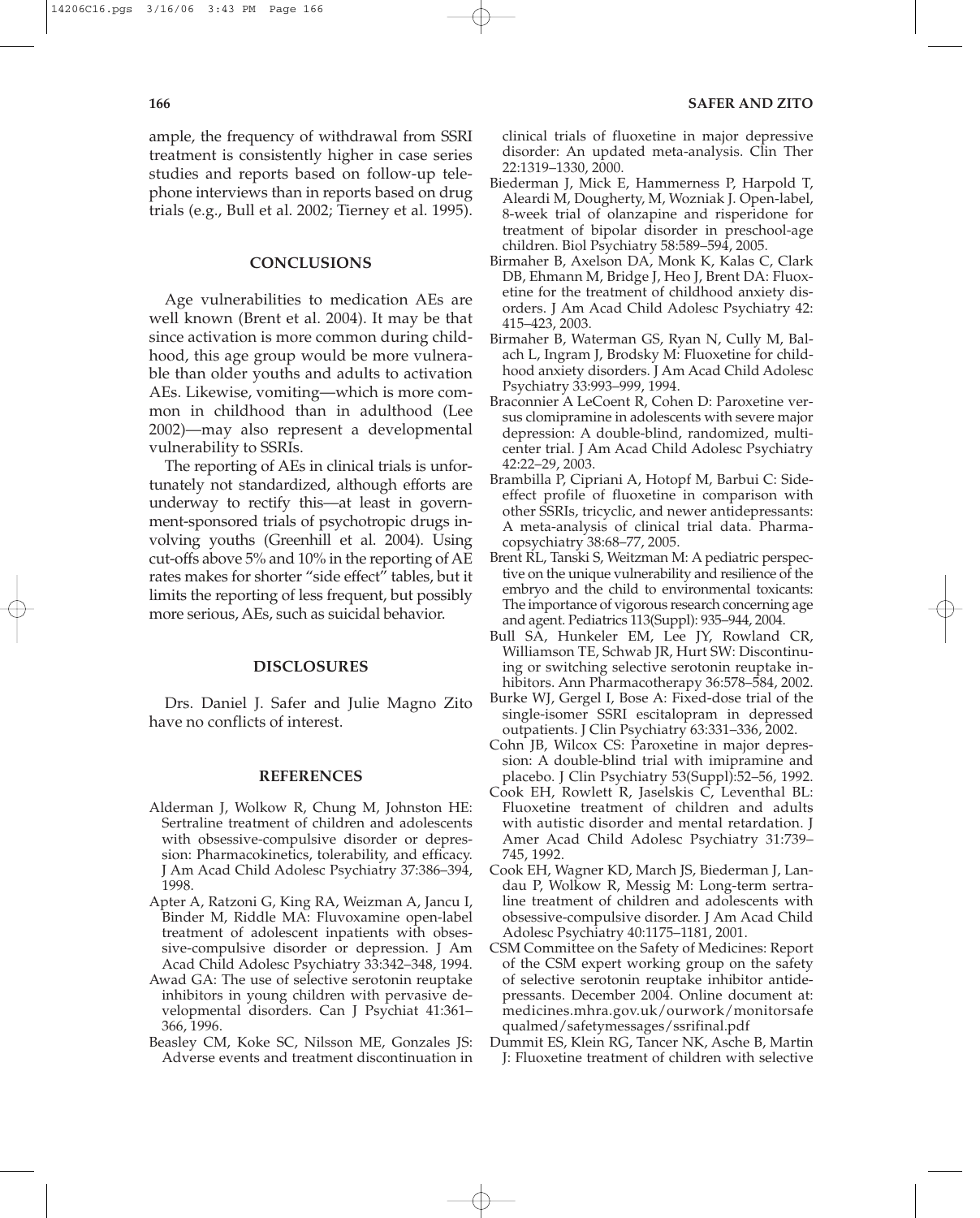mutism: An open trial. J Amer Acad Child Adolesc Psychiatry 35:615–621, 1996.

- Edwards JG, Anderson I: Systematic review and guide to selection of selective serotonin reuptake inhibitors. Drugs 57:507–533, 1999.
- Emslie GJ, Heiligenstein JH, Wagner KD, Hoog SL, Ernest DE, Brown E, Nilsson M, Jacobson JG: Fluoxetine for acute treatment of depression in children and adolescents: A placebo-controlled, randomized clinical trial. J Am Acad Child Adolesc Psychiatry 41:1205–1215, 2002.
- Emslie GJ, Rush AJ, Weinberg WA, Kowatch RA, Hughes CW, Carmody T, Rintelmann J: A double-blind, randomized, placebo-controlled trial of fluoxetine in children and adolescents with depression. Arch Gen Psychiatry 54:1031– 1037, 1997.
- European Medicines Agency. European Medicines Agency finalizes review of antidepressants in children and adolescents. [Doc. Ref. EMEA/ CHMP/ 128918/2005 corr.] London, April 25, 2005.
- Feighner JP, Overo K: Multicenter, placebo-controlled, fixed-dose study of citalopram in moderate to severe depression. J Clin Psychiatry 60:824–830, 1999.
- Findling RL, Fong R, Carpenter DJ, Nucci G: Multiple-dose pharmacokinetics of paroxetine in pediatric versus adult subjects. Poster presented at the annual meeting of the New Clinical Drug Evaluation Unit, June 8, 2005, Boca Raton, FL.
- Findling RL, Reed MD, Myers C, O'Riordan MA, Fiala S, Branicky L, Waldorf B, Blumer JL: Paroxetine pharmacokinetics in depressed children and adolescents. J Am Acad Child Adolesc Psychiatry 38:952–959,1999.
- Geller DA, Biederman J, Reed ED, Spencer T, Wilens TE: Similarities in response to fluoxetine in the treatment of children and adolescents with obsessive-compulsive disorder. J Amer Acad Child Adolesc Psychiatry 34:36–44, 1995.
- Geller DA, Hoog SI, Heiligenstein JH, Ricardi RK, Tamura R, Kluszynski S, Jacobson JG: Fluoxetine treatment for obsessive-compulsive disorder in children and adolescents: A placebo-controlled, clinical trial. J Am Acad Child Adolesc Psychiatry 40:773–779, 2001.
- Geller DA, Wagner KD, Emslie G, Murphy T, Carpenter DJ, Wetherhold E, Perera P Machin A, Gardiner C: Paroxetine treatment in children and adolescents with obsessive-compulsive disorder: A randomized, multicenter, double-blind, placebocontrolled trial. J Am Acad Child Adolesc Psychiatry 43:1387–1396, 2004.
- Greenhill LL, Vitiello B, Fisher P, Levine J. Davies M, Abikoff H, Chrisman AK, Chuang S, Findling RI, March J, Scahill L, Walkup J, Riddle MA: Comparison of increasingly detailed elicitation methods for the assessment of adverse events in pediatric psychopharmacolgy. J Am Acad Child Adolesc Psychiatry 43:1488–1496, 2004.
- Hammad T: Results of the analysis of suicidality in pediatric trials of newer antidepressants. Presented at the joint meeting of the CDER psychopharmacologic drug advisory committee and the FDA pediatric advisory committee. September 13, 2004. Online document at: www.fda.gov/ ohrms/ dockets/ac/04/briefing/2004-4065b1.htm / Accessed June 2005.
- Ioannidis JP, Lau J: Completeness of safety reporting in randomized trials: An evaluation of 7 medical areas. JAMA 285:437–443, 2001.
- Jain U, Birmaher B, Garcia M, Al-Shabbout M, Ryan N: Fluoxetine in children and adolescents with mood disorders: A chart review of efficacy and adverse events. J Child Adolesc Psychopharmacol 2:259–265, 1992.
- Keller MB: Citalopram therapy for depression: A review of 10 years of European experience and data from U.S. clinical trials. J Clin Psychiatry 61: 896–908, 2000.
- Keller MB, Ryan ND, Strober M, Klein RG, Kutcher SP, Birmaher B, Hagino OR, Koplewicz H, Carlson GA, Clarke GN, Emslie GJ: Efficacy of paroxetine in the treatment of adolescent major depression: A randomized, controlled trial. J Am Acad Child Adolesc Psychiatry 40:762–772, 2001.
- King RA, Riddle MA, Chappell PB, Hardin MT, Anderson GM, Lombroso P, Scahill L: Emergence of self-destructive phenomena in children and adolescents during fluoxetine treatment. J Am Acad Child Adolesc Psychiatry 30:179–186, 1991.
- Kremer CM, Klee BJ, Clary CM, March JS: Safety of sertraline in childhood depression and obsessive compulsive disorder. Poster presented at the annual meeting of the American Academy of Child and Adolescent Psychiatry. Washington (DC), October 22, 2004.
- Kroenke K, West SL, Swindle R, Gilsenan A, Eckert GJ, Dolor R, Stang P, Zhou X, Hays R, Weinberger M: Similar effectiveness of paroxetine, fluoxetine, and sertraline in primary care. JAMA 286:2947– 2955, 2001.
- Lee M: Nausea and vomiting. In: Gastrointestinal and Liver Disease, 7th ed. Edited by Feldman M, Friedman LS, Sleisenger MH. Philadelphia, Saunders, 2002, pp 119–130.
- Leslie LK, Newman TB, Chesney PJ, Perrin JM: The Food and Drug Administration's deliberations on antidepressant use in pediatric patients. Pediatrics 116:195–204, 2005.
- Liebowitz MR, Stein MB, Tacer M, Carpenter D, Oakes R, Pitts CD: A randomized, double-blind, fixed-dose comparison of paroxetine and placebo in the treatment of generalized social anxiety disorder. J Clin Psychiatry 63:66–74, 2002b.
- Liebowitz MR, Turner SM, Piacentini J, Beidel DC, Clarvit SR, Davies SO: Fluoxetine in children and adolescents with OCD: A placebo-controlled trial. J Am Acad Child Adolesc Psychiatry 41:1431– 1438, 2002a.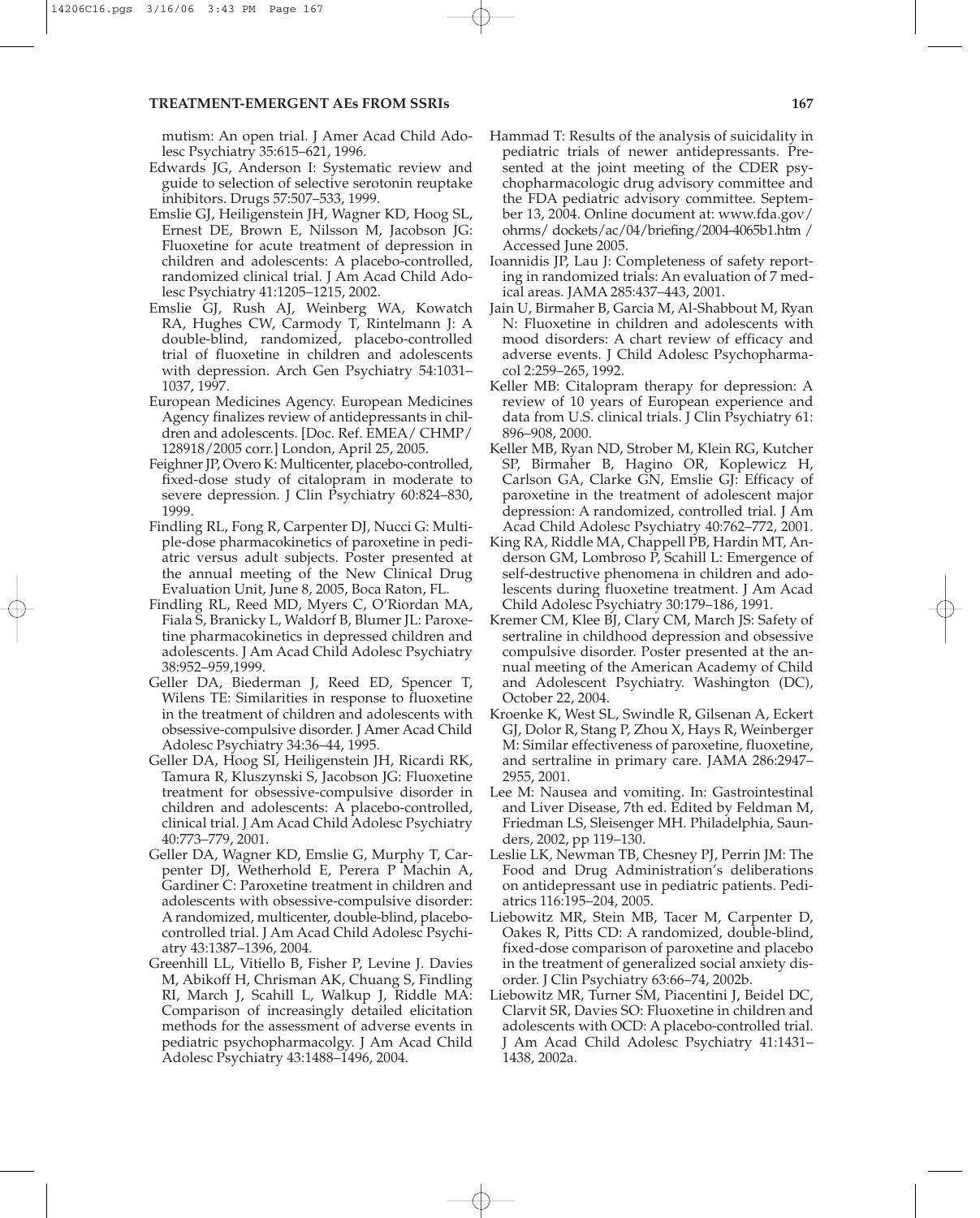- March JS, Biederman J, Wolkow R, Safferman A, Mardekian J, Cook EH, Cultler NR, Dominguez R, Ferguson J, Muller B, Riesenberg R, Rosenthal M, Sallee FR, Wagner KD: Sertraline in children and adolescents with obsessive-compulsive disorder. JAMA 280:1752–1756, 1998.
- Martin A, Koenig K, Anderson GM, Scahill L: Lowdose fluvoxamine treatment of children and adolescents with pervasive developmental disorders: A prospective, open-label study. J Autism Dev Disord 33:77–85, 2003.
- Masi G, Toni C, Mucci M, Millepiedi S, Mata B, Perugi G: Paroxetine in child and adolescent outpatients with panic disorder. J Child Adolesc Psychopharmacol 11:151–157, 2001.
- McConville BJ, Minnery KL, Sorter MT, West SA, Friedman LM, Christian K: An open study of the effect of sertraline on adolescent major depression. J Child Adolesc Psychopharmacol 6:41–51, 1996.
- Mendels J: Clinical experience with serotonin reuptake–inhibiting antidepressants. J Clin Psychiatry 48(3)(Suppl):26–30, 1987.
- Papanikolaou PN, Churchill R, Wahlbeck K, Ioannidis JP: Safety reporting in randomized trials in mental health interventions. Am J Psychiatry 161:1692–1697, 2004.
- Pediatric OCD Treatment Study: Cognitive-behavior therapy, sertraline, and their combination for children and adolescents with obsessive-compulsive disorder. JAMA 292:1969–1976, 2004.
- Raches D, Pravdova I, DeMaso DR, Beardslee WR, Heydrich JG: Sertraline treatment for young children: Systematic review of medical records. Poster presented at the New Clinical Drug Evaluation Unit annual meeting, June 11, 2002, Boca Raton, FL.
- Reimherr FW, Chouinard G, Cohn CK, Cole JO, Itil TM, LaPierre YD, Masco HL, Mendels J: Antidepressant efficacy of sertraline: A double-blind, placebo- and amitriptyline-controlled, multicenter comparison study in outpatients with major depression. J Clin Psychiatry 51(Suppl B):18–27, 1990.
- Riddle MA, Hardin MT, King R, Scahill L, Woolston JL: Fluoxetine treatment of children and adolescents with Tourette's and obsessive-compulsive disorders: Preliminary clinical experience. J Am Acad Child Adolesc Psychiatry 29:45–48, 1990.
- Riddle MA, Reeve EA, Yaryura-Tobias JA, Yang HM, Claghorn Jl, Gaffney G, Greist JH, Holland D, McConville BJ, Pigott T, Walkup JT: Fluoxetine for children and adolescents with obsessivecompulsive disorder: A randomized, controlled, multicenter trial. J Am Acad Child Adolesc Psychiatry 40:222–229, 2001.
- Riddle MA, Scahill L, King RA, Hardin MT, Anderson GM, Ort SI, Smith JC, Leckman JF, Cohen DJ: Double-blind, crossover trial of fluoxetine and

placebo in children and adolescents with obsessivecompulsive disorder. J Am Acad Child Adoles Psychiatry 31:1062–1069, 1992.

- Rynn MA, Siqueland L, Rickels K: Placebocontrolled trial of sertraline in the treatment of children with generalized anxiety disorder. Am J Psychiatry 158:2008–2014, 2001.
- Safer DJ: A comparison of risperidone-induced weight gain across the age span. J Clin Psychopharmacol 24:429–436, 2004.
- Scahill L, Riddle MA, King RA, Hardin MT, Rasmusson A, Makuch RW, Leckman JF: Fluoxetine has no marked effect on tic symptoms in patients with Tourette syndrome: A double-blind, placebocontrolled study. J Child Adolesc Psychopharmacol 7:75–85, 1997.
- Simeon JG, Dinicola VF, Ferguson HB, Copping W: Adolescent depression: a placebo-controlled fluoxetine treatment study and follow-up. Prog Neuropsychopharmacol Biol Psychiatry 14:791– 795, 1990.
- Soldin SJ, Steele BW: Minireview: Therapeutic drug monitoring in pediatrics. Clin Biochem 33:333– 335, 2000.
- Tierney E, Joshi PT, Llinas JF, Rosennberg LA, Riddle MA: Sertraline for major depression in children and adolescents: Preliminary clinical experience. J Child Adolesc Psychopharmacol 5:13– 27, 1995.
- Treatment for Adolescents with Depression Study (TADS) Team: Fluoxetine, congnitive-behavioral therapy, and their combination for adolescents with depression. JAMA 292:807–820, 2004.
- Wagner KD, Ambrosini P, Rynn M, Wohlberg C, Yang R, Greenbaum MS, Childress A, Donnelly C, Deas D: Efficacy of sertraline in the treatment of children and adolescents with major depressive disorder. JAMA 290:1033–1041, 2003.
- Wagner KD, Berard R, Stein MB, Wetherhold E, Carpenter DJ, Perera P, Gee M, Davy K, Machin A: A multicenter, randomized, double-blind, placebo-controlled trial of paroxetine in children and adolescents with social anxiety disorder. Arch Gen Psychiatry 61:1153–1162, 2004b.
- Wagner KD, Robb AS, Findling RL, Jin J, Gutierrez MM, Heydorn WE: A randomized, placebocontrolled trial of citalopram for the treatment of major depression in children and adolescents. Am J Psychiatry 161:1079–1083, 2004a.
- Wagner KD, Wetherhold E, Carpenter DJ, Krulewicz S, Bailey A: Safety and tolerability of paroxetine in children and adolescents: Pooled results from four multicenter, placebo-controlled trials. Presented at the New Clinical Drug Evaluation Unit annual meeting, June 11, 2002, Boca Raton, FL.
- Whittington CJ, Kendall T, Fonagy P, Cottrell D, Cotgrove A, Boddington E: Selective serotonin reuptake inhibitors in childhood depression: Sys-